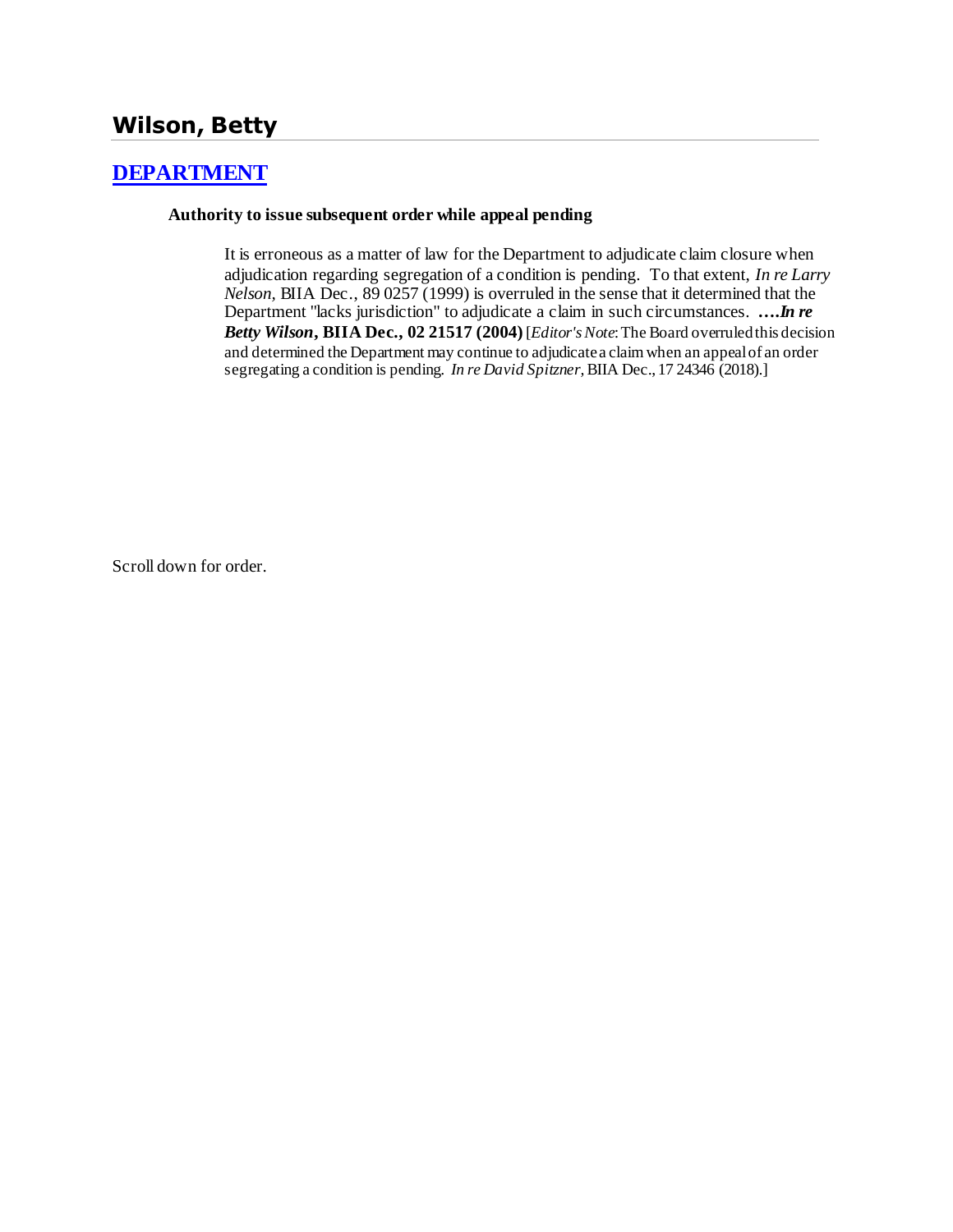# **BEFORE THE BOARD OF INDUSTRIAL INSURANCE APPEALS STATE OF WASHINGTON**

**)**

**IN RE: BETTY J. WILSON ) DOCKET NOS. 02 21517 & 03 12511**

**CLAIM NO. N-154706 ) DECISION AND ORDER**

APPEARANCES:

Claimant, Betty J. Wilson, by Rumbaugh, Rideout, Barnett & Adkins, per Terry J. Barnett

Employer, Various, None

> Department of Labor and Industries, by The Office of the Attorney General, per Susan Cruise, Assistant

The claimant, Betty J. Wilson, filed appeals with the Board of Industrial Insurance Appeals on December 2, 2002 and March 3, 2003, from orders of the Department of Labor and Industries dated November 25, 2002 and February 10, 2003, respectively. In the November 25, 2002 order, the Department ended time loss compensation benefits as paid to Ms. Wilson through November 22, 2002, because vocational services had been terminated. In its order of February 10, 2003, the Department closed the claim without provision for further treatment or for a permanent partial disability award. The Department orders are **REVERSED AND REMANDED**.

# **DECISION**

Pursuant to RCW 51.52.104 and RCW 51.52.106, this matter is before the Board for review and decision on a timely Petition for Review filed by the claimant to a Proposed Decision and Order issued on January 26, 2004, in which the industrial appeals judge dismissed the appeals of the Department dated November 25, 2002 and February 10, 2003.

These appeals were presented by way of motions for summary judgment. We have reviewed the evidentiary rulings in the record of proceedings. No prejudicial error was committed. The rulings are affirmed, with one exception. Exhibit No. 9 to the claimant's motion, the affidavit of Robert Hart, M.D., was improperly excluded from consideration. Ms. Wilson relied on this document to argue that, should the Board deny the requested relief of vacating the appealed

1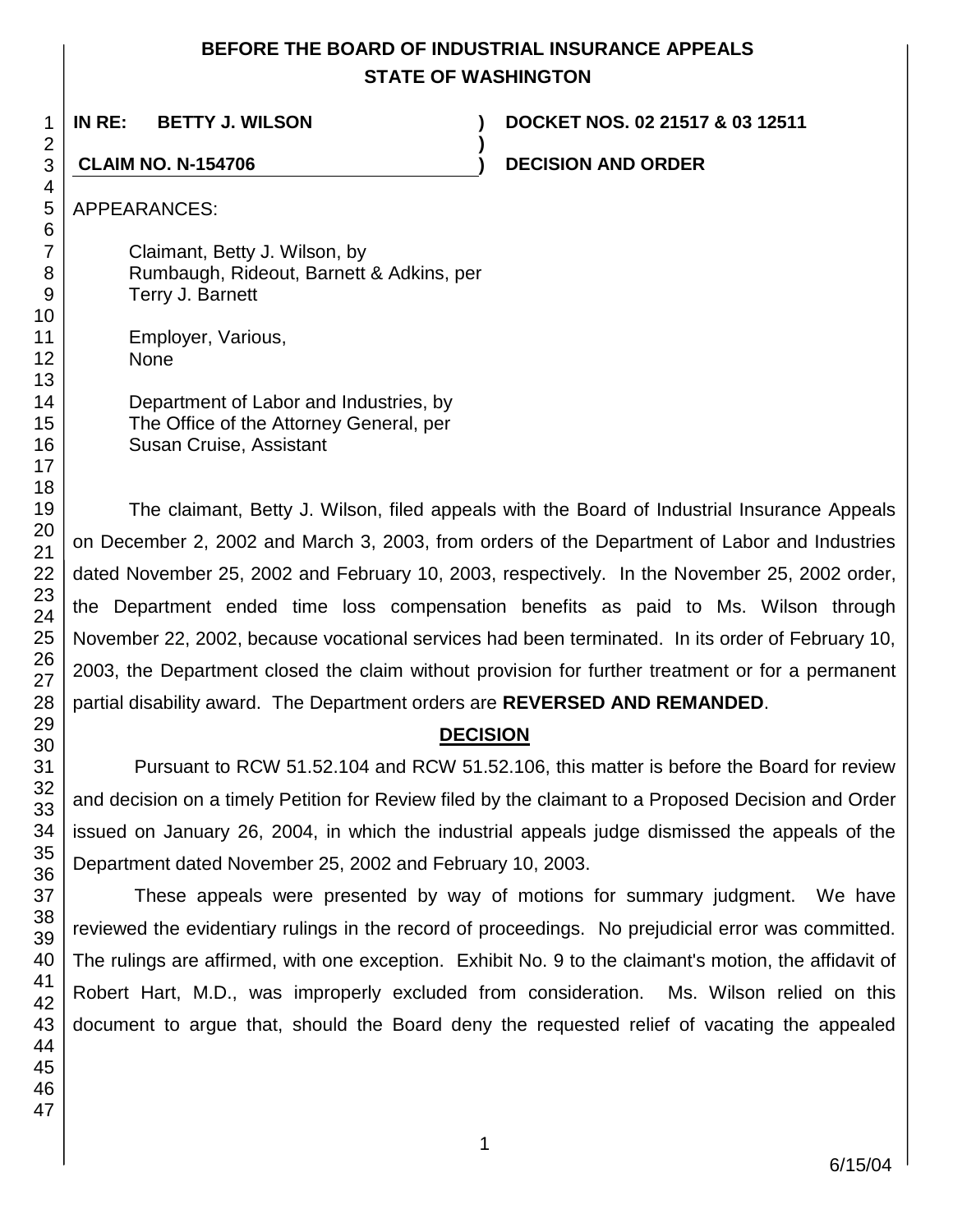orders, she is entitled to time loss compensation from "November 22, 2002" through November 25,  $2002.<sup>1</sup>$ 

Our industrial appeals judge determined that the affidavit of Dr. Hart was inadmissible because it addressed entitlement to time loss compensation that, in part, was previously decided at the Board. While the affidavit did address a period of time prior to November 23, 2002, the exhibit remains relevant to the potential issue of entitlement that begins on November 23, 2002, and it is clear that the claimant did not intend to relitigate the prior period of time loss compensation. The judge also indicated that he would not consider Dr. Hart's October 15, 2001 letter, attached as "Exhibit No. 2" to Claimant's Exhibit No. 4. We agree with his assessment that this document is not relevant to the time period now at issue.

In reaching our decision in these appeals, we have considered the following:

- Claimant's Motion for Summary Judgment, filed with the Board on October 30, 2003, including attached Exhibit Nos. 1-9 (with the exception of Dr. Hart's October 15, 2001 letter);
- Department's Motion and Brief for Partial Summary Judgment, filed with the Board on October 31, 2003, including attached Exhibit Nos. 1-6;
- Claimant's Reply to Department's Motion, filed with the Board on November 10, 2003; and
- The Department's Reply Brief and Response Brief to Claimant's Motion for Summary Judgment, filed with the Board on November 21, 2003; and
- The December 16, 2003 transcript of the hearing on the motions.

The material facts are not in dispute. On July 9, 2002, the Department issued an order in this claim wherein the Department denied coverage of cervical spondylosis. Ms. Wilson filed a Board appeal on July 17, 2002, challenging the July 9, 2002 order. On September 9, 2003, we issued a Decision and Order affirming the segregation order. An appeal in superior court to the September 9, 2003 Board order was filed by the claimant on September 12, 2003.

On November 25, 2002, while the appeal to the segregation order was pending at the Board, the Department issued the order currently on appeal in Docket No. 02 21517. This order paid time loss compensation from November 12, 2002 through November 22, 2002; stated that time loss benefits ended on November 22, 2002, because vocational services ended; allowed the claim to remain open for further action; and established the time loss rate for the payment period at

 $\overline{\phantom{a}}$ 1 The November 25, 2002 order on appeal ended time loss compensation benefits as paid **through** November 22, 2002; therefore, the period of potential time loss compensation in this appeal is limited to November 23, 2002 through November 25, 2002.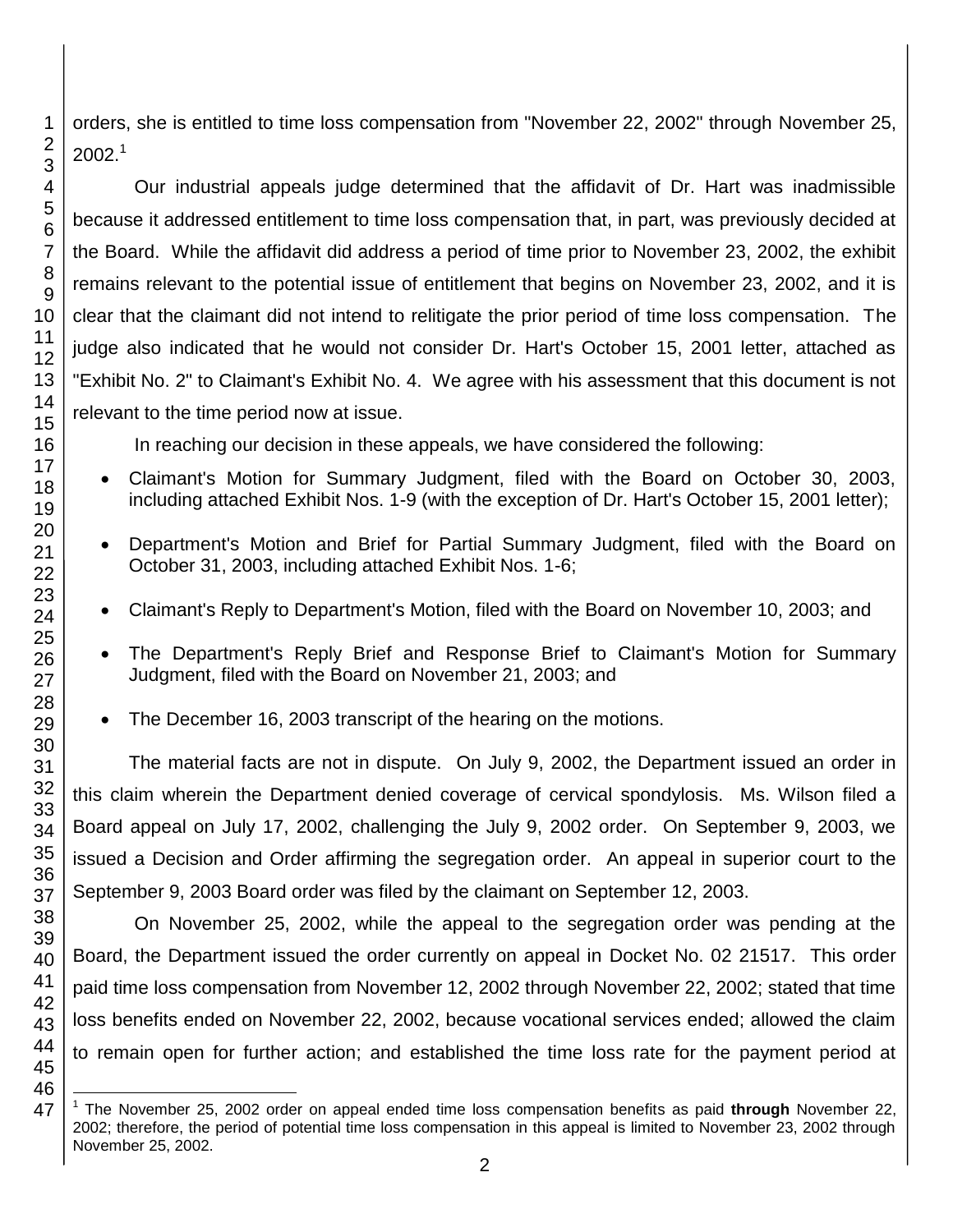\$1,501.45 per month. On December 2, 2002, the claimant appealed from the November 25, 2002 order.

On January 28, 2003, the Department's Director issued a letter that denied vocational services, stating: "The barrier to [Ms. Wilson's] participation in vocational services is due to a condition not accepted as part of this claim." The summary of facts accompanying the Director's decision indicates that the referenced unrelated condition is "the currently unaccepted condition of cervical spondylosis." Exhibit No. 7, pages 1 and 2.

On February 10, 2003, while both the segregation and time loss orders remained on appeal to the Board, the Department issued the order in Docket No. 03 12511. The February 10, 2003 Department order determined that treatment was no longer necessary and closed the claim without an award for permanent partial disability and with time loss compensation as paid through November 22, 2002.

In the present appeals, the parties stipulate that the claimant cannot relitigate acceptance of the cervical spondylosis condition because that issue is currently on appeal to superior court. The parties agree that the only issue is "whether the Department was lawfully able to issue the Orders of November 25<sup>th</sup>, 2002, and February 10<sup>th</sup>, 2003." 12/16/03 Tr. at 10.

Our industrial appeals judge decided that the Department lacked the subject matter jurisdiction to issue the November 25, 2002 and February 10, 2003 orders while the segregation order remained on appeal, and dismissed the claimant's appeals. Ms. Wilson's Petition for Review does not challenge the judge's determination, but challenges the disposition of the appeals, which she contends will effectively affirm the appealed orders. We have granted review to address this issue. Further, we clarify that these facts do not present a question of subject matter jurisdiction. Rather, the focus of the analysis is whether, as a matter of law, the Department could logically adjudicate termination of benefits and claim closure while a prior order segregating cervical spondylosis remained on appeal. In doing so, we reaffirm the reasoning and analysis of *In re Harold Heaton*, BIIA Dec., 68,701 (1986).

At issue in *Heaton* was the Department's ability to award a pension while the employer's appeal to an order reopening the claim was pending in superior court. *Heaton* held that when a Department order is on appeal, the Department retains limited ability to further adjudicate the claim. The Department may address only those issues that are independent of issues pending on appeal. In *Heaton*, the Board determined that the Department had the ability to issue the pension order, distinguishing the case from *[Reid v. Department of Labor & Indus.,](http://www.lexis.com/research/buttonTFLink?_m=112e50181f98b524dee8f228cf673d88&_xfercite=%3ccite%20cc%3d%22USA%22%3e%3c%21%5bCDATA%5b1990%20WA%20Wrk.%20Comp.%20LEXIS%2051%5d%5d%3e%3c%2fcite%3e&_butType=3&_butStat=2&_butNum=1&_butInline=1&_butinfo=%3ccite%20cc%3d%22USA%22%3e%3c%21%5bCDATA%5b1%20Wn.2d%20430%5d%5d%3e%3c%2fcite%3e&_fmtstr=FULL&docnum=4&_startdoc=1&wchp=dGLbVtz-zSkAA&_md5=93149e8aad73a257959122bf253f5c98)* 1 Wn.2d 430 (1939).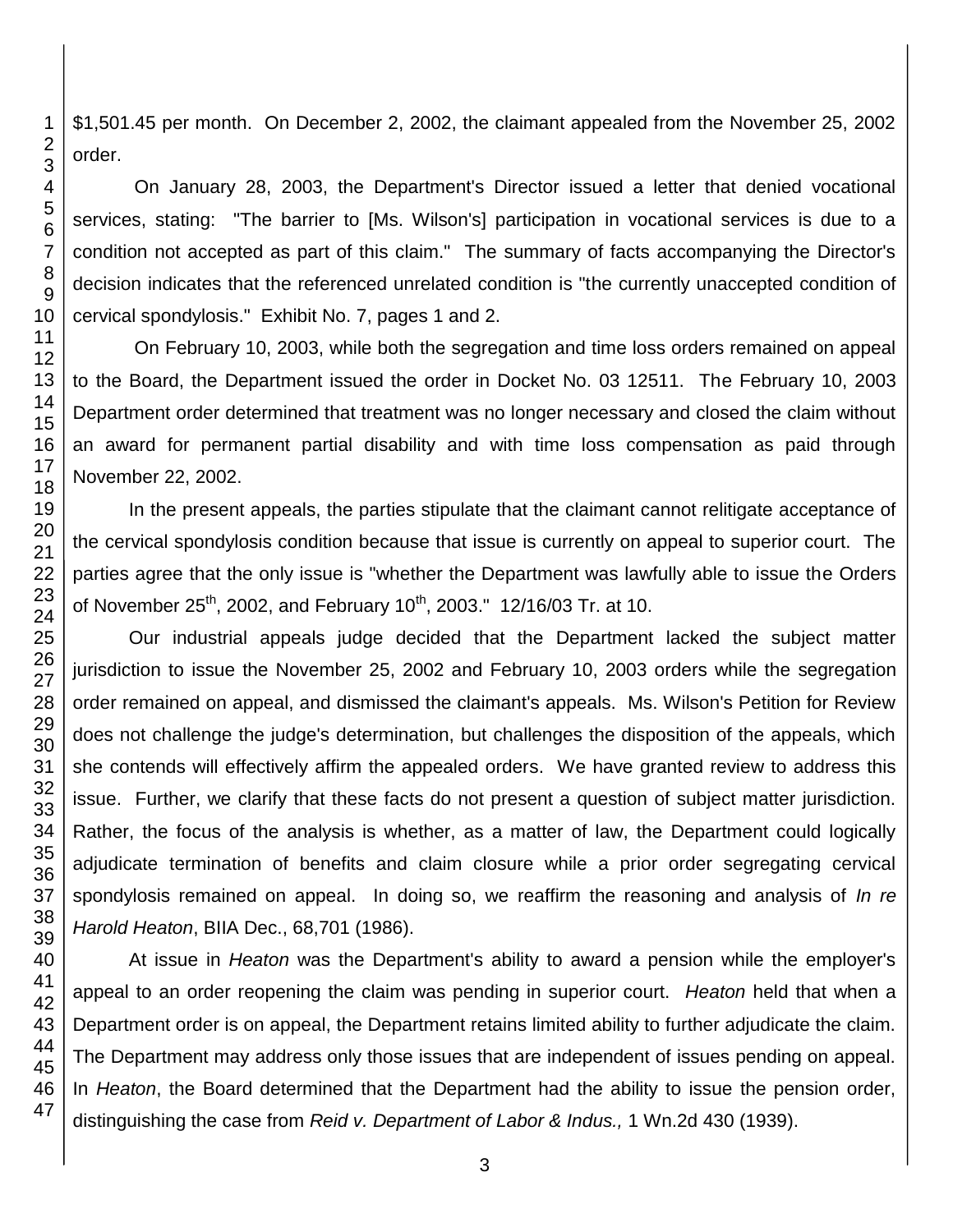The oft-cited holding in *Reid* is that, until a final determination of the claimant's condition at the first terminal date (T1) is made, it is premature to adjudicate an application to reopen the claim for aggravation occurring subsequent to T1. To properly explain the full extent of our decision here, it is important to note the general procedural history in *Reid.* Mr. Reid had appealed two orders of the Department's joint board to superior court. One order closed the claim with permanent partial impairment. The other order of the joint board denied the claimant's request for a rehearing on the claimant's argument that his injury had become aggravated. *Reid* held that, as a matter of law, no claim of aggravation could be shown where the prerequisite determination of the claimant's condition at T1 has not yet been made. The appeal to the joint board's denial of a rehearing on the aggravation claim was dismissed because the claimant could not possibly state a prima facie case for aggravation without a final T1 order as the comparison point for subsequent worsening.

*Reid* did not approach the analysis as a question of jurisdiction. In fact, the word "jurisdiction" does not appear anywhere in the court's discussion. The court focused solely on the absence of a "condition prerequisite to the reopening of the claim." Until that final determination is made, "there cannot be entertained a claim for aggravation . . .". *Reid,* at 435-436. In other words, whether the Department seeks to adjudicate it, or the claimant seeks to prove it, aggravation cannot be shown where no final T1 order exists, as a matter of law.

*Heaton* considered whether a limitation, such as the one imposed in *Reid*, should apply to the Department's continued adjudication of his claim while the question of reopening the claim was on appeal. The Board concluded that no limitations applied; *Reid* was distinguished on grounds that no claim of aggravation was before the Board in *Heaton*, and more significantly, because "the Department can logically adjudicate the issue of the extent of Mr. Heaton's permanent disability independent from the issue pending in Superior Court of whether Mr. Heaton's claim should have been reopened by the Department." *Heaton*, at 3.

In the decision *In re Greg Ackerson*, BIIA Dec., 94 1135 (1995), the Board revisited the holding of *Reid* in light of *Marley v. Department of Labor & Indus*., 125 Wn.2d 533 (1994). *Marle*y distinguished an "erroneous" Department decision from Department decisions entered without subject matter or personal jurisdiction. An order entered without jurisdiction is void and cannot become final and binding, while an order that is merely erroneous is not void, and can become final and binding. The Department of Labor and Industries has broad subject matter jurisdiction over determinations related to workers' compensation benefits. *Marley*, at 539-540.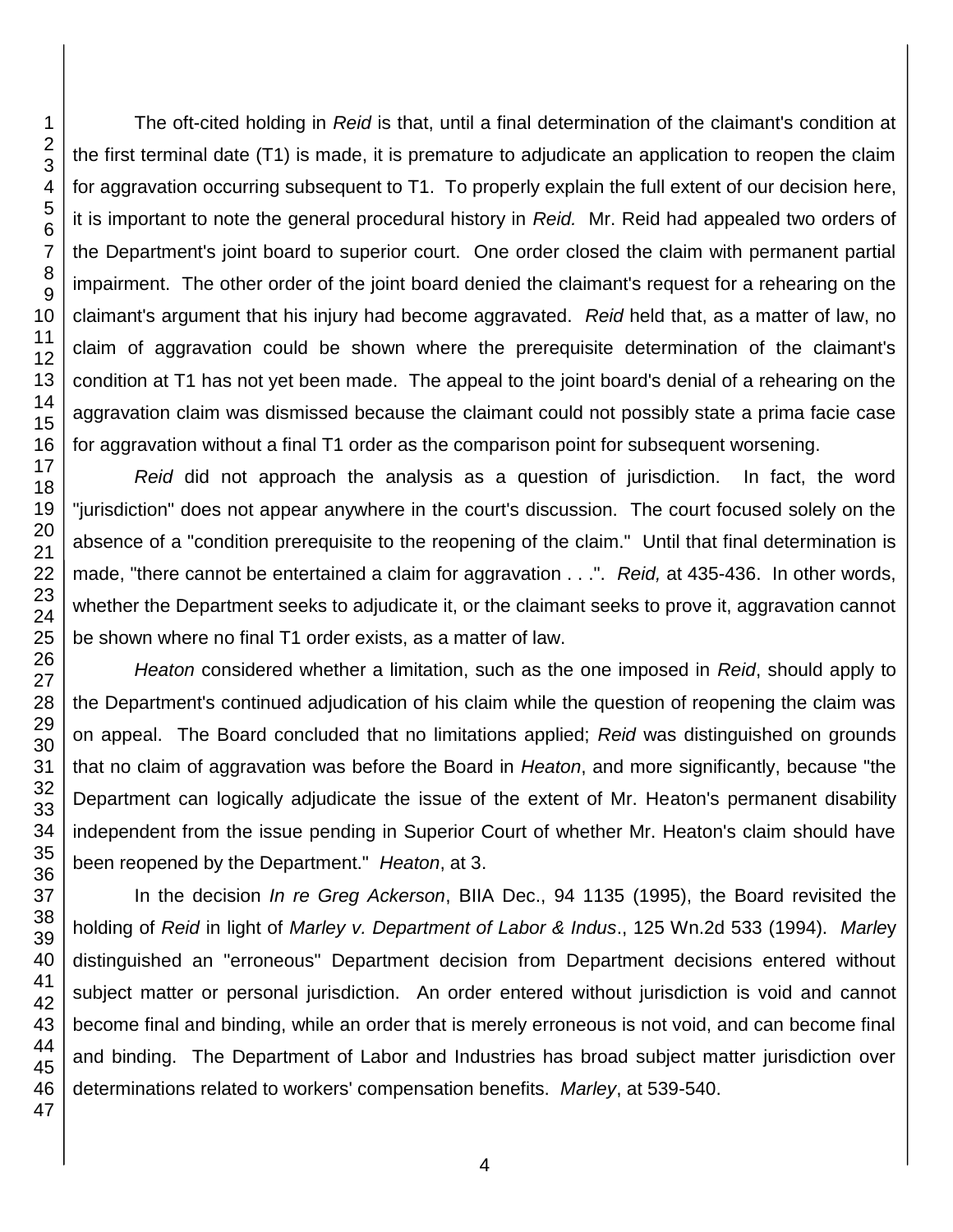In *Ackerson*, the Department denied an application to reopen the claim while the T1 closing order remained on appeal. The question of subject matter jurisdiction was explicitly raised in *Ackerson* because the claimant failed to timely protest or appeal the erroneous order denying reopening. The claimant argued that, per *Marley*, the Department lacked the subject matter jurisdiction to deny reopening under these circumstances and that, therefore, the order was void (and appealable at any time).

*Ackerson* concluded that the *Reid* decision was rooted in a subject matter jurisdiction analysis and that "it is more than just legal error for the Department to act upon an aggravation application." *Ackerson* found that "there are limits on the authority of the Department even in areas that the Department might **appear** (*i.e.*, the 'type of controversy') to have authority." (Emphasis in original).

In a decision subsequent to *Ackerson, In re Orena Houle,* BIIA Dec., 00 11628 (2001), we distinguished those determinations of this Board that lack subject matter jurisdiction, from those that constitute errors of law (such as exceeding the scope of review). *Houle* notes that "our Supreme Court's decision in *Marley* suggests that the court's use and interpretation of the two concepts is evolving." In *Houle*, we explained that if the type of controversy is within the Department or the Board's subject matter jurisdiction, then all other defects or errors go to something other than subject matter jurisdiction.

Having further considered *Ackerson* and *Reid* together with *Houle*, we now conclude that the *Ackerson* decision erroneously recast the *Reid* analysis as one of subject matter jurisdiction. The *Houle* decision, issued subsequent to *Ackerson*, stands for the proposition that the Department rarely, if ever, lacks the subject matter jurisdiction to adjudicate a claim. If the problem is not jurisdictional, it falls within the "erroneous" category. As explained above, *Reid* sets forth an analysis for determining the presence of a legal adjudicatory error, rather than a lack of jurisdiction, and formed the basis for *Heaton*'s well-reasoned decision. We reaffirm the *Heaton* analysis as appropriate for determining the Department's ability to further adjudicate a claim where one aspect of that claim remains on appeal.

The significant decision *In re Larry Nelson*, BIIA Dec., 89 0257 (1990), also addressed the question of the Department's ability to further adjudicate a claim. *Nelson* is inconsistent with our decision here, for two reasons. First, it treats the issue as one of subject matter jurisdiction. Second, rather than applying the test established in *Heaton,* it sets forth an unreasonably narrow limitation: "Except where a Department order rejecting or closing a claim is appealed, jurisdiction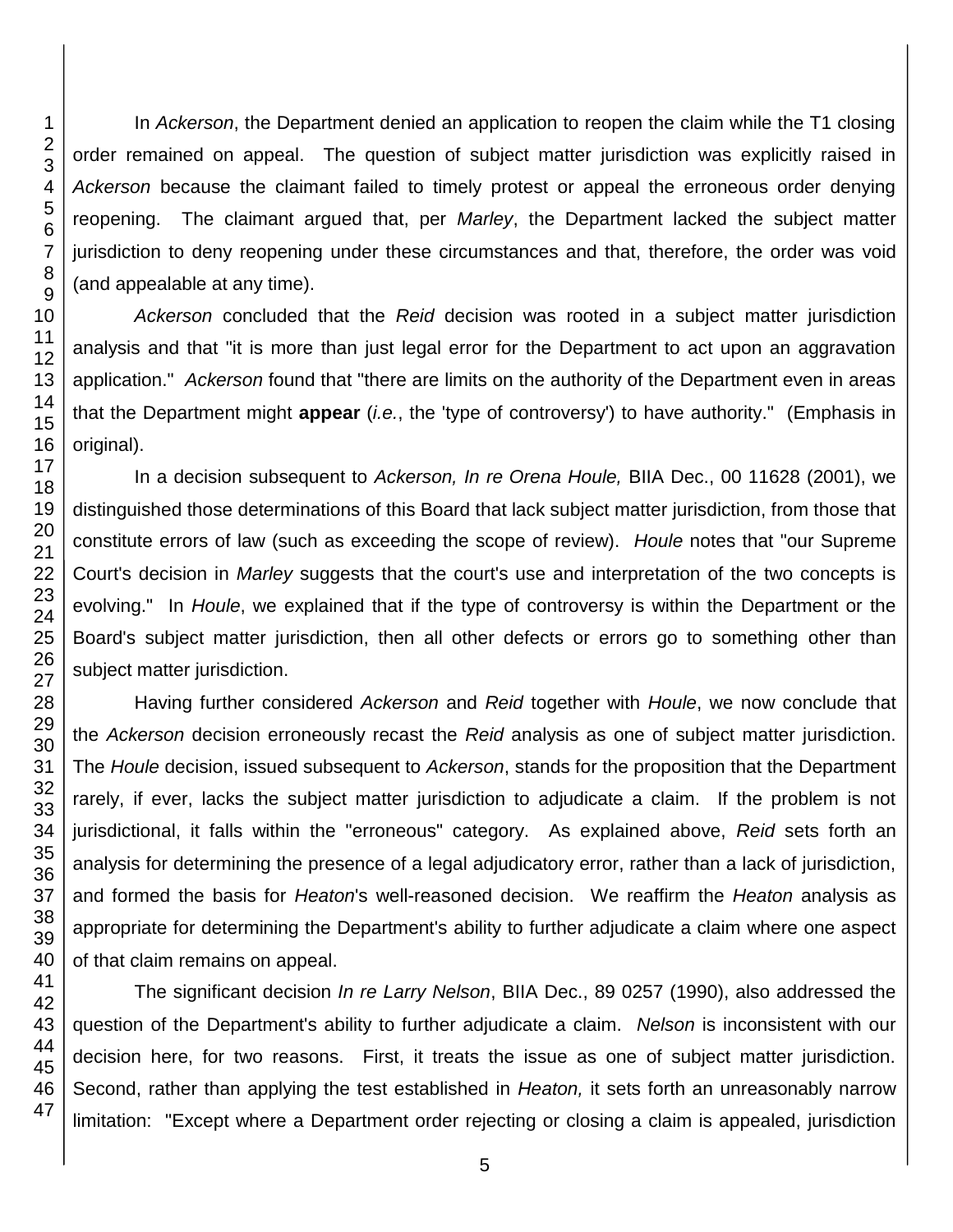remains with the Department to consider other elements of an open claim which are not covered by the order on appeal." *Nelson*, at 4*.* To the extent that *Nelson* treats the issue as a jurisdictional one and is inconsistent with the more generally applicable rule established in *Heaton*, our decision in *Nelson* is overruled. In situations like *Heaton*, *Nelson*, and Ms. Wilson's case, we must focus on whether the

Department can logically adjudicate an issue in the claim, independent of the determination pending on appeal. Applying this rule to the present case, the unchallenged facts before us, including the Director's vocational determination of January 28, 2003, demonstrate that the Department's decisions denying further benefits in Ms. Wilson's claim were inextricably tied to the prior segregation of cervical spondylosis. While the segregation order remained on appeal, the Department could not logically adjudicate entitlement to benefits because the determination of entitlement was necessarily dependent upon the eventual acceptance or segregation of the cervical condition. Resolution of the segregation issue is, therefore, a legal prerequisite to the determination. Pursuant to *Reid* and *Heaton*, the Department could not adjudicate time loss compensation, treatment, or claim closure in the orders presently on appeal.

We now address Ms. Wilson's concern that the Proposed Decision and Order's dismissal of these appeals has the effect of allowing the appealed orders to stand. There is no basis for dismissal of the appeals. The Department had subject matter jurisdiction to issue the orders. The orders are not void. They were timely appealed and this Board has jurisdiction over the appeals. The parties each presented legal arguments. We have concluded that the orders are erroneous as a matter of law because, in those orders, the Department adjudicated issues in the absence of a prerequisite final determination regarding the cervical condition.

The appropriate disposition of these appeals is to reverse the Department orders dated November 25, 2002 and February 10, 2003, and to remand the claim to the Department. On remand, the Department should take further adjudicatory action on the question of the claimant's entitlement to the benefits the Department erroneously attempted to decide in the November 25, 2002 and February 10, 2003 orders. Such action must await the final resolution of all appeals to the Department order of July 9, 2002, which will determine whether the cervical spondylosis condition should be segregated in this claim.

#### **FINDINGS OF FACT**

1. On December 11, 1991, the Department of Labor and Industries received an application for benefits that alleged an industrial injury having occurred to the claimant, Betty J. Wilson, on November 30, 1991,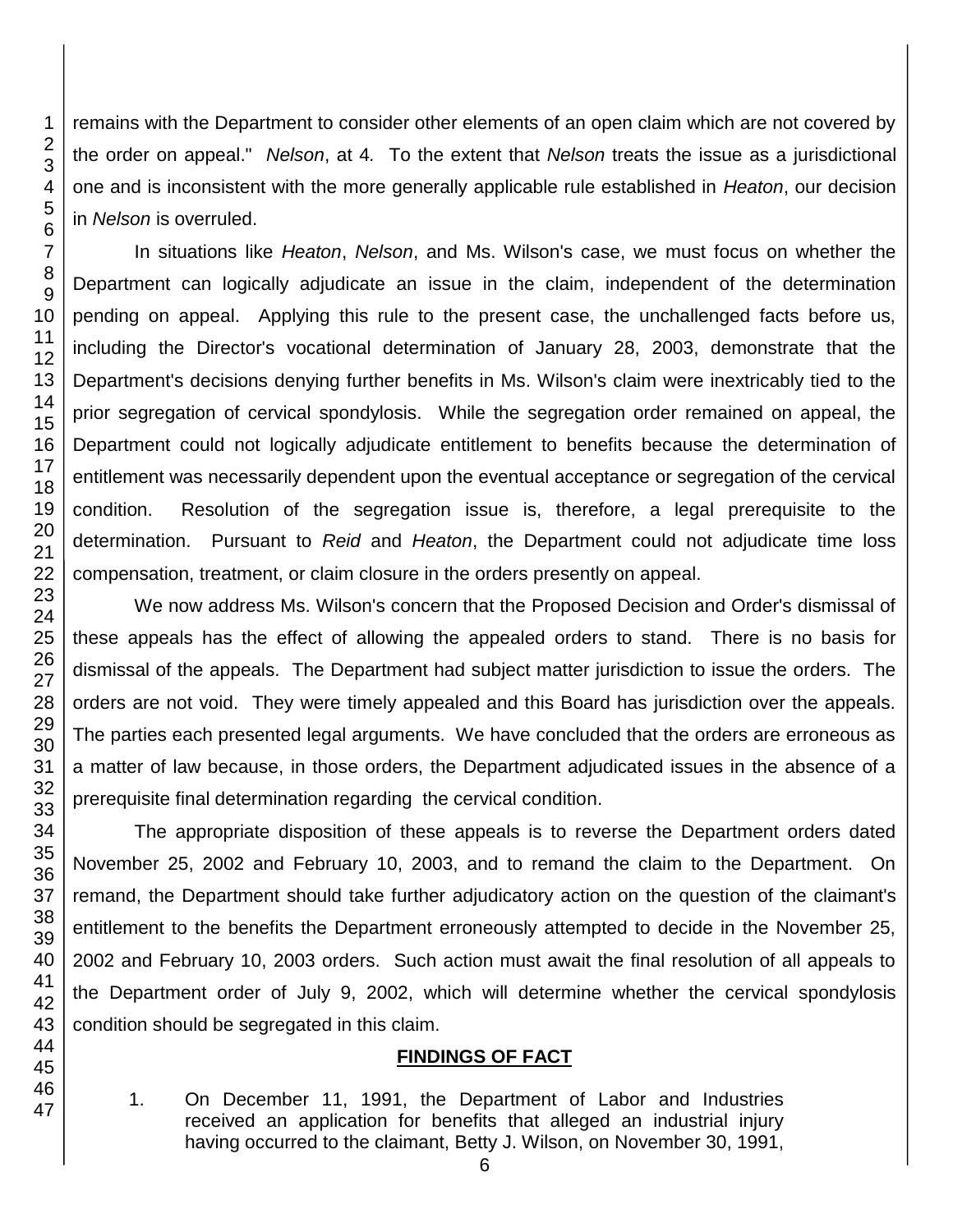while in the course of her employment. On February 7, 1992, the Department issued an order wherein the Department allowed the claim and began paying the claimant time loss compensation benefits.

On January 25, 1995, the Department issued an order in which the Department closed the claim. The claimant protested that order on March 21, 1995, and the Department responded with a March 22, 1995 order in which it affirmed the prior order of January 25, 1995. On May 18, 1995, the claimant filed a Notice of Appeal to the Department order dated March 22, 1995, with the Board of Industrial Insurance Appeals. On June 9, 1995, the Department reassumed jurisdiction over its March 22, 1995 order and, on June 15, 1995, the Department issued an order in which it set aside the prior order dated January 25, 1995, and allowed the claim to remain open for treatment and action as indicated.

On July 9, 2002, the Department issued an order in which it denied coverage of a condition described as cervical spondylosis and determined that the condition was not related to the industrial injury. On July 17, 2002, the claimant filed a Notice of Appeal to the Department order dated July 9, 2002, with the Board. On August 1, 2002, the Board granted the appeal and assigned it Docket No. 02 16420.

On November 25, 2002, the Department issued an order in which it ended time loss compensation benefits as paid through November 22, 2002, because vocational services had ended; paid time loss compensation from November 12, 2002 through November 22, 2002; and allowed the claim to remain open for further action. On December 2, 2002, the claimant filed a Notice of Appeal to the November 25, 2002 order with the Board. On January 13, 2003, the Board granted the appeal and assigned it Docket No. 02 21517.

On February 10, 2003, the Department issued an order in which it closed the claim without provision for further treatment or for a permanent partial disability award. On March 3, 2003, the claimant filed a Notice of Appeal to the February 10, 2003 order with the Board. On March 27, 2003, the Board granted the appeal and assigned it Docket No. 03 12511.

2. The claimant and the Department each presented evidence in Docket No. 02 16420 on the issue of whether the claimant's cervical spondylosis condition was related to her industrial injury. The Board issued a final judgment on the merits on September 9, 2003, which affirmed the July 9, 2002 Department order segregating the claimant's condition diagnosed as cervical spondylosis as unrelated to the industrial injury.

1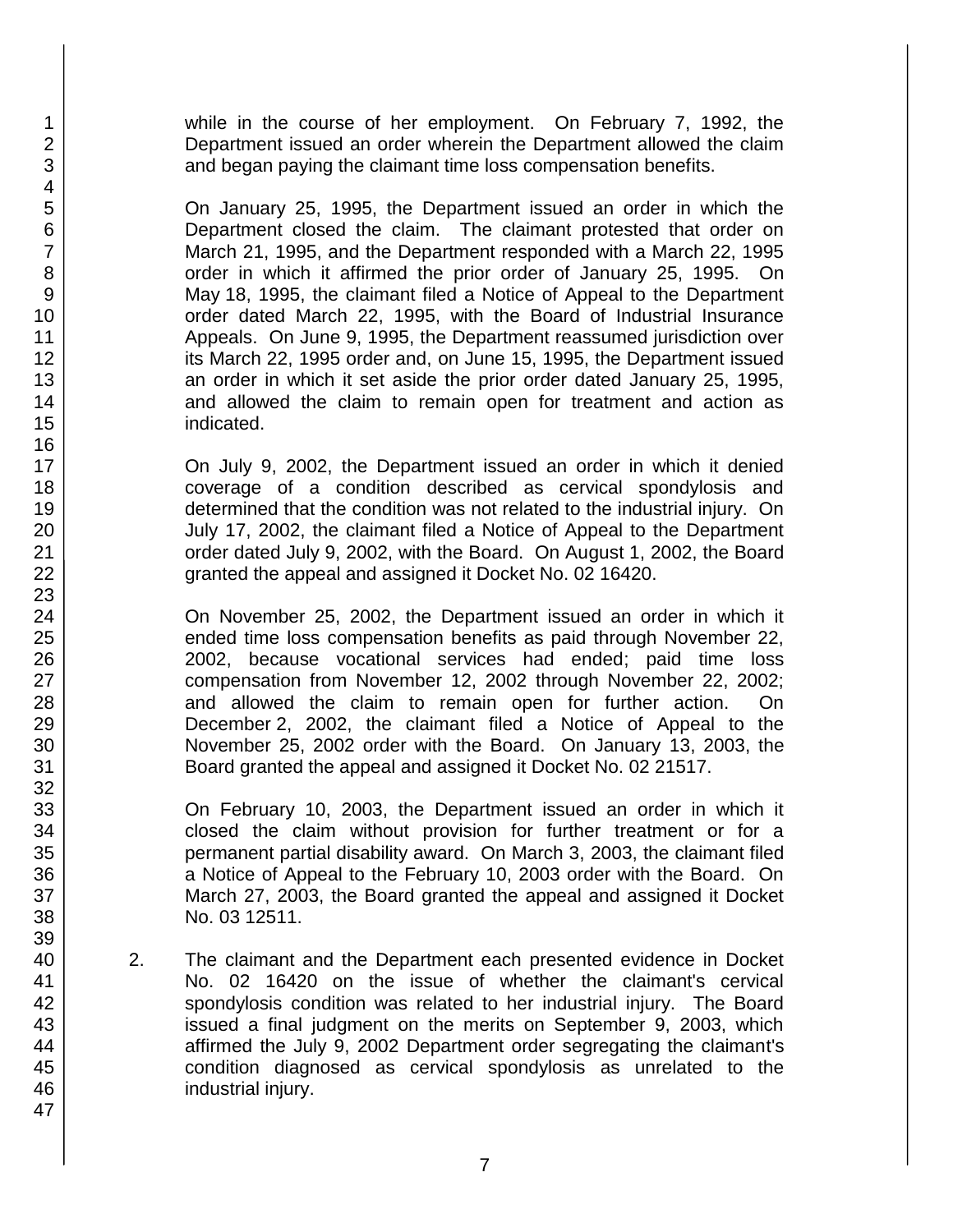- 3. The Department's November 25, 2002 order (Docket No. 02 21517) and February 10, 2003 order (Docket No. 03 12511) were issued while the claimant's appeal of the July 9, 2002 Department order under Docket No. 02 16420 remained before the Board.
- 4. The Department's November 25, 2002 order, in which the Department ended time loss compensation benefits and vocational services, relied on the correctness of its July 9, 2002 determination that the claimant's cervical spondylosis condition was not related to the industrial injury. The July 9, 2002 order remained on appeal before the Board under Docket No. 02 16420 at the time the November 25, 2002 order was issued.
- 5. The Department's February 10, 2003 order, in which the Department closed the claim, relied on the correctness of its July 9, 2002 determination that the claimant's cervical spondylosis condition was not related to the industrial injury. The July 9, 2002 order remained on appeal before the Board under Docket No. 02 16420 at the time the February 10, 2003 order was issued.
- 6. As of November 25, 2002 and February 10, 2003, the condition diagnosed as cervical spondylosis was the basis for the claimant's request for further industrial insurance benefits in Claim No. N-154706.

# **CONCLUSIONS OF LAW**

- 1. The Board of Industrial Insurance Appeals has jurisdiction over the parties to and the subject matter of these consolidated appeals.
- 2. There are no material issues of fact in these appeals. The claimant is entitled to judgment as a matter of law.
- 3. The Department could not logically adjudicate the issues addressed in its November 25, 2002 order because, as of that date, the prerequisite determination regarding the proximate cause of the claimant's cervical spondylosis remained on appeal and undecided.
- 4. The Department could not logically adjudicate the issues addressed in its February 10, 2003 order because, as of that date, the prerequisite determination regarding the proximate cause of the claimant's cervical spondylosis remained on appeal and undecided.
- 5. The orders dated November 25, 2002 and February 10, 2003, are reversed. This claim is remanded to the Department with directions to promptly take further adjudicatory action on the question of the claimant's entitlement to the benefits that were prematurely addressed in